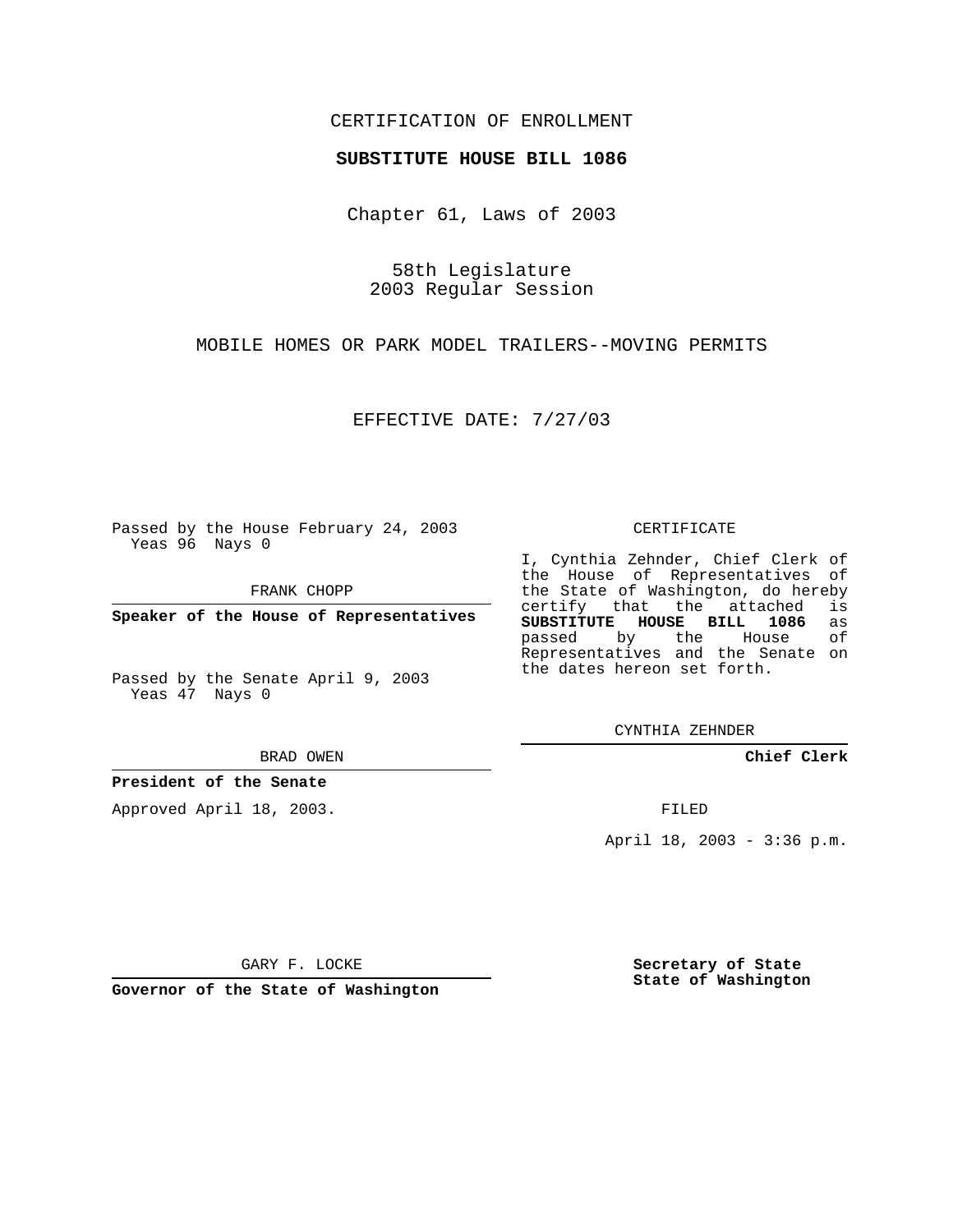# **SUBSTITUTE HOUSE BILL 1086** \_\_\_\_\_\_\_\_\_\_\_\_\_\_\_\_\_\_\_\_\_\_\_\_\_\_\_\_\_\_\_\_\_\_\_\_\_\_\_\_\_\_\_\_\_

\_\_\_\_\_\_\_\_\_\_\_\_\_\_\_\_\_\_\_\_\_\_\_\_\_\_\_\_\_\_\_\_\_\_\_\_\_\_\_\_\_\_\_\_\_

Passed Legislature - 2003 Regular Session

### **State of Washington 58th Legislature 2003 Regular Session**

**By** House Committee on Transportation (originally sponsored by Representatives Morris, Pearson, Sullivan, Miloscia and Kristiansen)

READ FIRST TIME 02/18/03.

1 AN ACT Relating to moving permits for owners of mobile home parks; 2 and amending RCW 46.44.170.

3 BE IT ENACTED BY THE LEGISLATURE OF THE STATE OF WASHINGTON:

 4 **Sec. 1.** RCW 46.44.170 and 2002 c 168 s 6 are each amended to read 5 as follows:

 (1) Any person moving a mobile home as defined in RCW 46.04.302 or a park model trailer as defined in RCW 46.04.622 upon public highways of the state must obtain a special permit from the department of transportation and local authorities pursuant to RCW 46.44.090 and 46.44.093 and shall pay the proper fee as prescribed by RCW 46.44.0941 and 46.44.096.

 (2) A special permit issued as provided in subsection (1) of this section for the movement of any mobile home or a park model 14 ((<del>[trailer]</del>)) trailer that is assessed for purposes of property taxes shall not be valid until the county treasurer of the county in which the mobile home or park model trailer is located shall endorse or 17 attach ((thereto)) his or her certificate that all property taxes which are a lien or which are delinquent, or both, upon the mobile home or park model trailer being moved have been satisfied. Further, any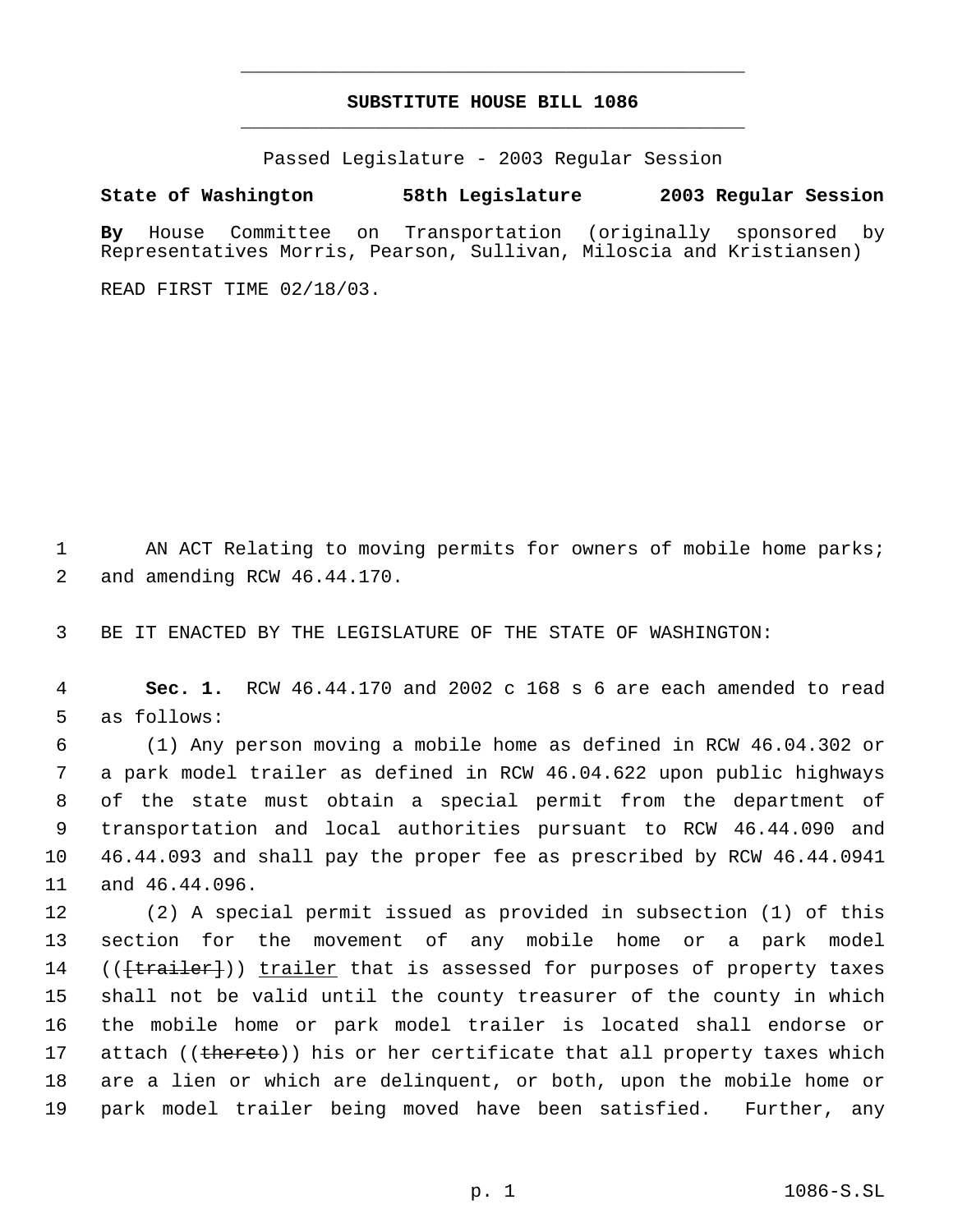mobile home or park model trailer required to have a special movement 2 permit under this section shall display an easily recognizable decal( $($ : 3 PROVIDED, That)). However, endorsement or certification by the county 4 treasurer and the display of ((said)) the decal is not required:

 (a) When a mobile home or park model trailer is to enter the state or is being moved from a manufacturer or distributor to a retail sales outlet or directly to the purchaser's designated location or between 8 retail and sales outlets; or

 (b) When a signed affidavit of destruction is filed with the county assessor and the mobile home or park model trailer is being moved to a disposal site by a landlord as defined in RCW 59.20.030 after (i) the mobile home or park model trailer has been abandoned as defined in RCW 13 59.20.030; or (ii) a final judgment for restitution of the premises under RCW 59.18.410 has been executed in favor of the landlord with 15 regard to the mobile home or park model trailer. The mobile home or park model trailer will be removed from the tax rolls and, upon 17 notification by the assessor, any outstanding taxes on the destroyed mobile home will be removed by the county treasurer.

 (3) If the landlord of a mobile home park takes ownership of a mobile home or park model trailer with the intent to resell or rent the same under RCW 59.20.030 after (a) the mobile home or park model trailer has been abandoned as defined in RCW 59.20.030; or (b) a final 23 judgment for restitution of the premises under RCW 59.18.410 has been executed in favor of the landlord with regard to the mobile home or park model trailer, the outstanding taxes become the responsibility of the landlord.

 $(4)$  It ((shall be)) is the responsibility of the owner of the mobile home or park model trailer subject to property taxes or the 29 agent to obtain  $((\text{such}) )$  the endorsement and decal from the county 30 treasurer ((and said decal)) before a mobile home or park model trailer is moved.

 (( $(3)$ ) Nothing herein should be construed as prohibiting)) (5) This 33 section does not prohibit the issuance of vehicle license plates for a 34 mobile home or park model trailer subject to property taxes, but ((no 35 such)) plates shall not be issued unless the mobile home or park model 36 trailer subject to property taxes for which ((such)) plates are sought has been listed for property tax purposes in the county in which it is